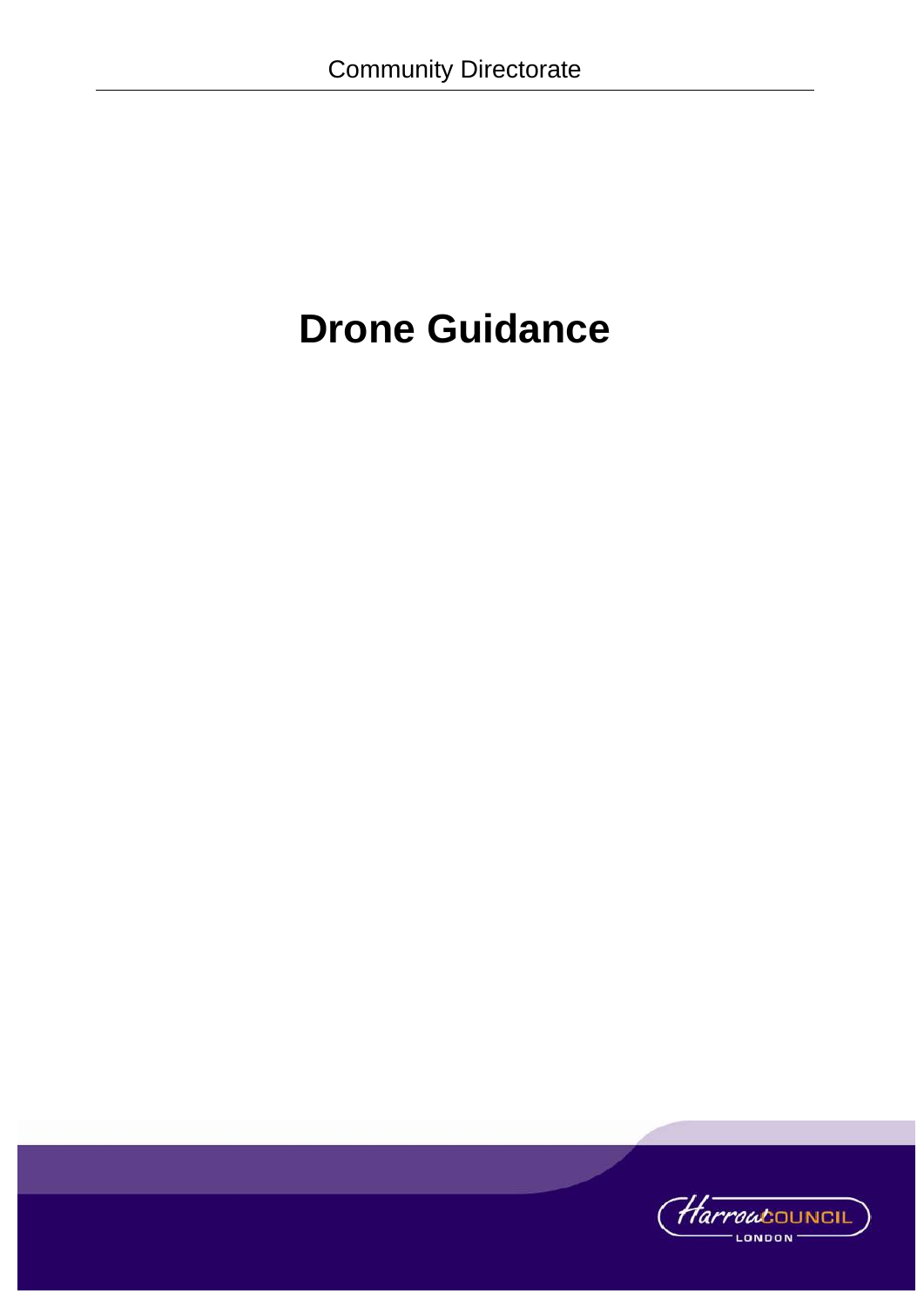Community Directorate Harrow Council Civic Centre Station Road Harrow HA1 2XA

Tel: 020 8863 5611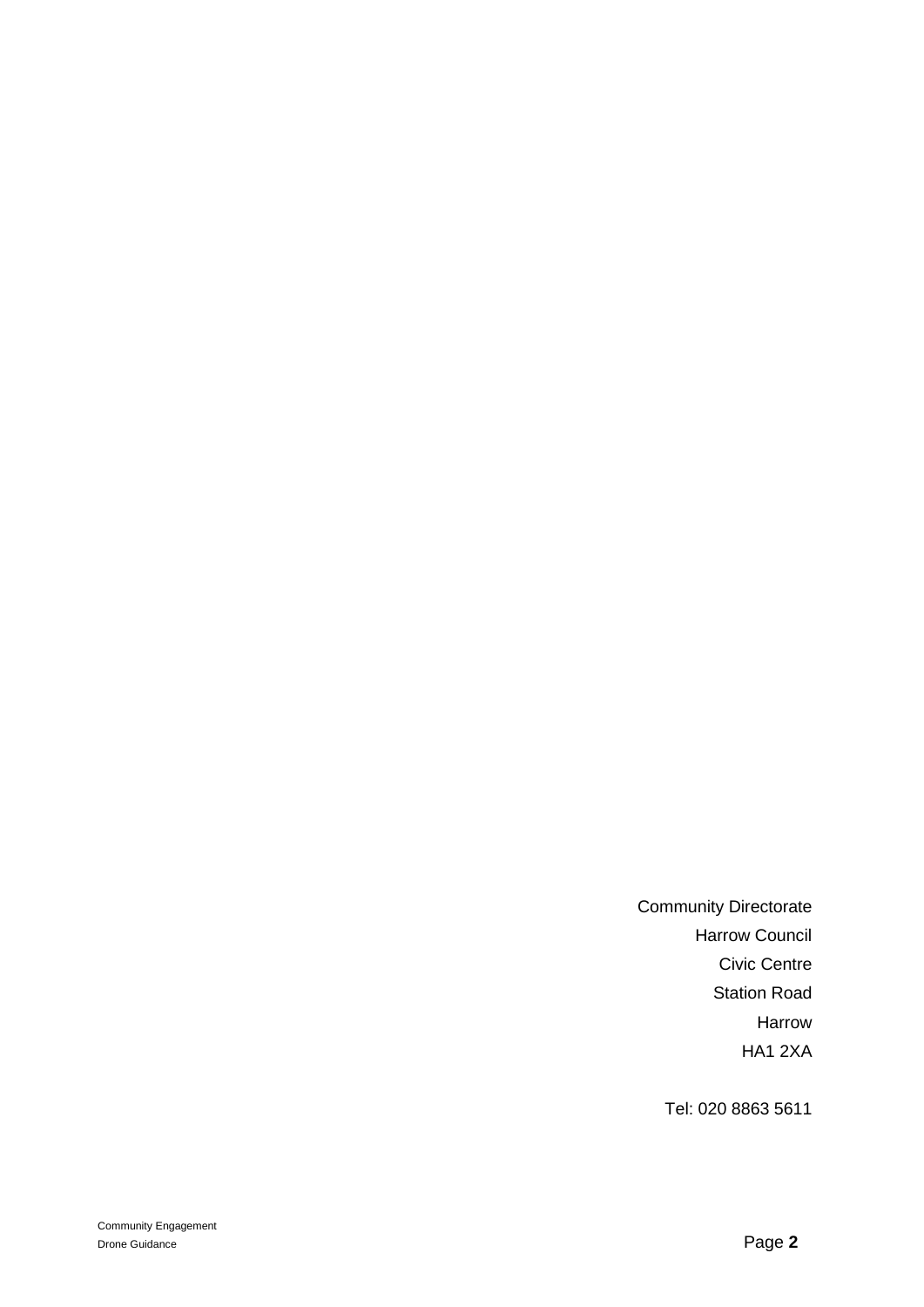# Contents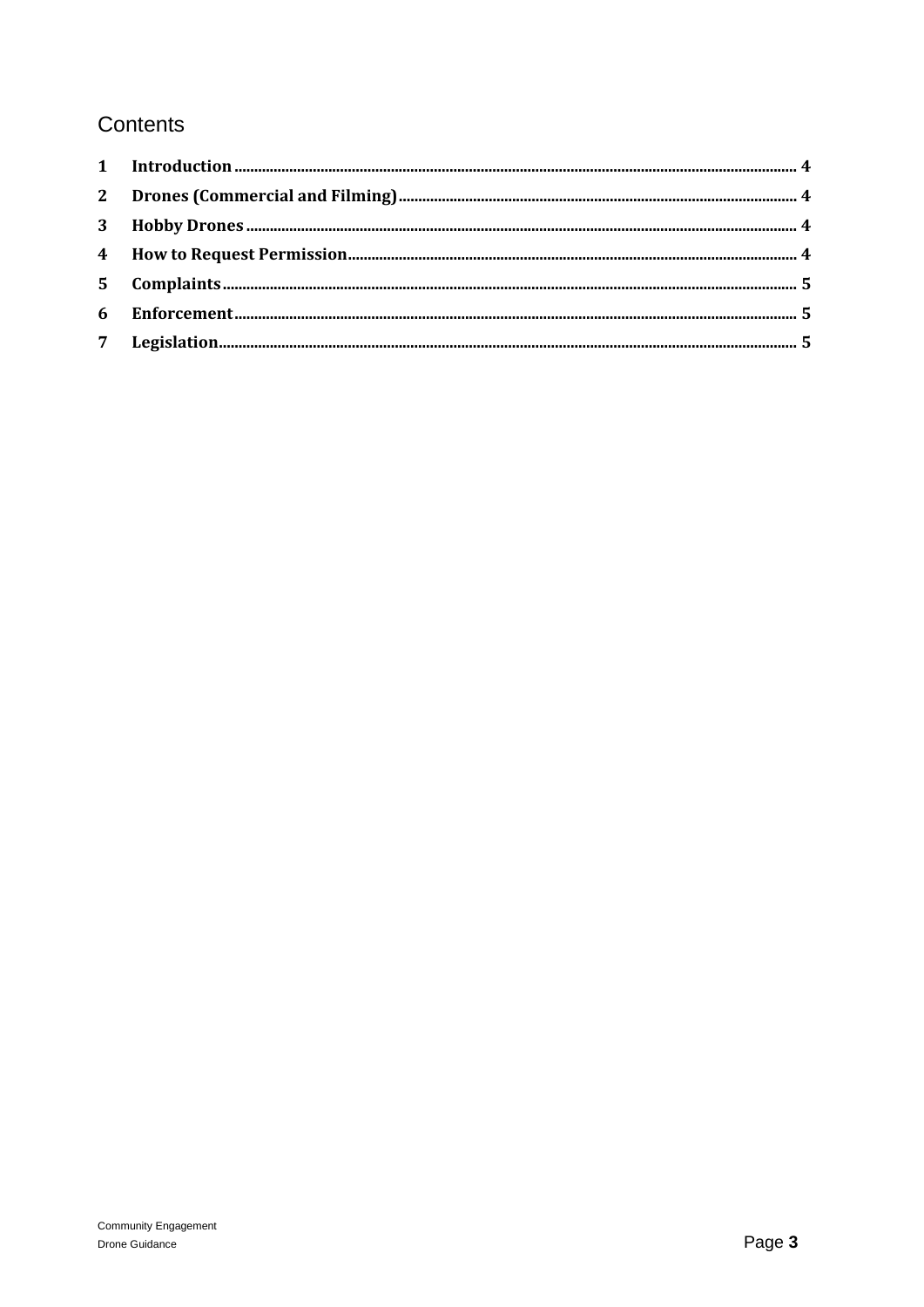# <span id="page-3-0"></span>**1 Introduction**

The safety of residents is of paramount importance to the council. The council wants people to enjoy their local surroundings. Harrow Council has introduced Drone Guidance in response to an increase in requests to use drones on council land including parks and public open spaces. Drones may not be flown from or above council land without permission granted by Harrow Council. This guidance will be reviewed after 12 months or earlier if there are changes to the law or guidance. A small drone can be defined as an unmanned aircraft having a mass of not more than 20 kg (without its fuel but including any articles or equipment installed in or attached to the aircraft at the commencement of its flight, including batteries).

# <span id="page-3-1"></span>**2 Drones (Commercial and Filming)**

Permission is required for the use of drones for commercial and filming purposes. This is to ensure that the use of drones is managed in a coherent way.

## <span id="page-3-2"></span>**3 Hobby Drones**

A personal drone, also known as a hobby or consumer drone, is an unmanned aerial vehicle (UAV) designed for the mass market and flown for fun and recreation

At present, the use of hobby drones has not caused concern within the borough and permission is not required for their use unless being used for filming. However, users need to be mindful of the national guidance that relates to their usage.

The Civil Aviation Authority (CAA) has issued a 'Drone code' (http://dronesafe.uk/wpcontent/uploads/2016/11/Dronecode.pdf) which advises the following:

- Always keep your drone in sight Stay below 400 feet (120m)
- Every time you fly follow the manufacturer's instructions
- Keep the drone away from aircraft, helicopters, airports and airfields.
- Keep the right distance from people and property (People and properties 150ft (50m) Crowds and built up areas – 500ft (150m)) and don't overfly
- You are legally responsible for each flight

You may still need to request permission from the CAA to fly a drone, even if you are only doing so as a hobby (see section 7).

## <span id="page-3-3"></span>**4 How to Request Permission**

Permission is needed for take-off, landing or flying over council land if you are filming or flying your drone for commercial purposes.

#### **You should apply by post to:**

Business and Commercial

Commercial and Commissioning

Community Directorate

4th Floor –Civic Centre 1

Harrow Council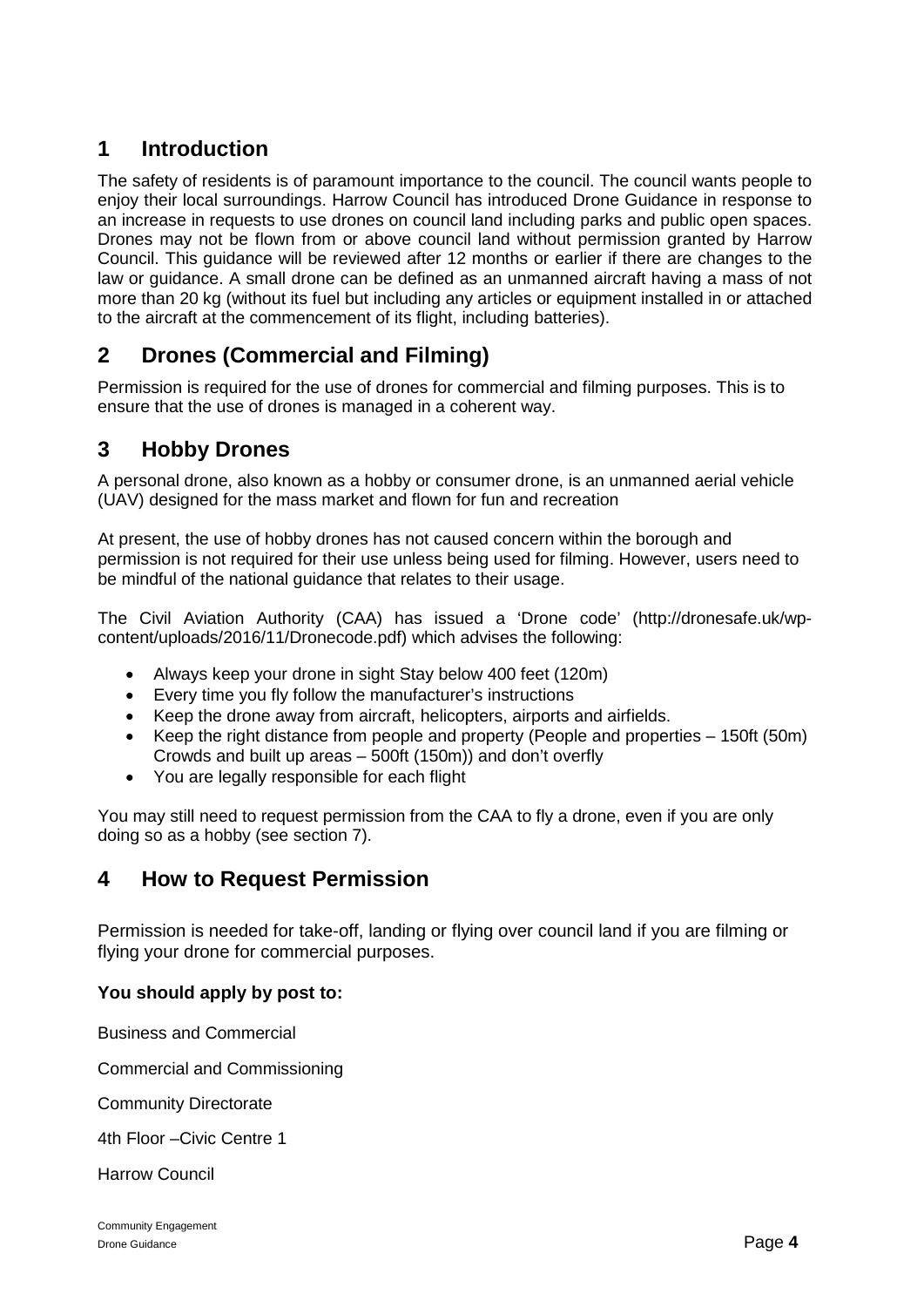P O Box 57 Civic Centre Station Road Harrow HA1 2XF

#### **Please provide the following:**

1. A description of the purpose of the flight(s) (including why filming is needed, as appropriate)

2. A copy of the public liability insurance (minimum £5 million)

3. A copy of the flight plan including launch and landing points

4. A copy of the risk assessment

5. A copy of your CAA permission.

Upon receipt of these documents consideration and approval/rejection will be given within 10 working days. The permission decision will be communicated to you.

Permission will be given if CAA permission has been granted.

## <span id="page-4-0"></span>**5 Complaints**

If you want to make a complaint about the flying of Drones from or above council land for commercial and filming purposes, please e-mail e-members@ harrow.gov.uk. Complaints will be dealt with in line with the council's corporate complaints procedure.

## <span id="page-4-1"></span>**6 Enforcement**

If a person / persons are found to be using a drone device from Harrow Council land without a letter of permission they will be instructed to stop immediately. If the user refuses to stop and it appears that a criminal offence is being committed, the Police will be called to take appropriate action. Action may also be taken by the Council for trespass and/or nuisance and/or under the Council bylaws.

## <span id="page-4-2"></span>**7 Legislation**

In January 2010 the Civil Aviation Authority (CAA) introduced updated regulations (the Air Navigation Order) that require operators of small unmanned aircraft used for aerial work purposes and those equipped for data acquisition and / or surveillance to obtain permission from the CAA before commencing a flight within a congested area or in proximity to people or property.

Essentially, the person controlling a small Unmanned Aircraft System (UAS) is fully responsible for the safe operation of any flight, but it is important for the operator to ascertain whether permission (not a license) from the CAA is needed.

You must request permission from the CAA if you plan to: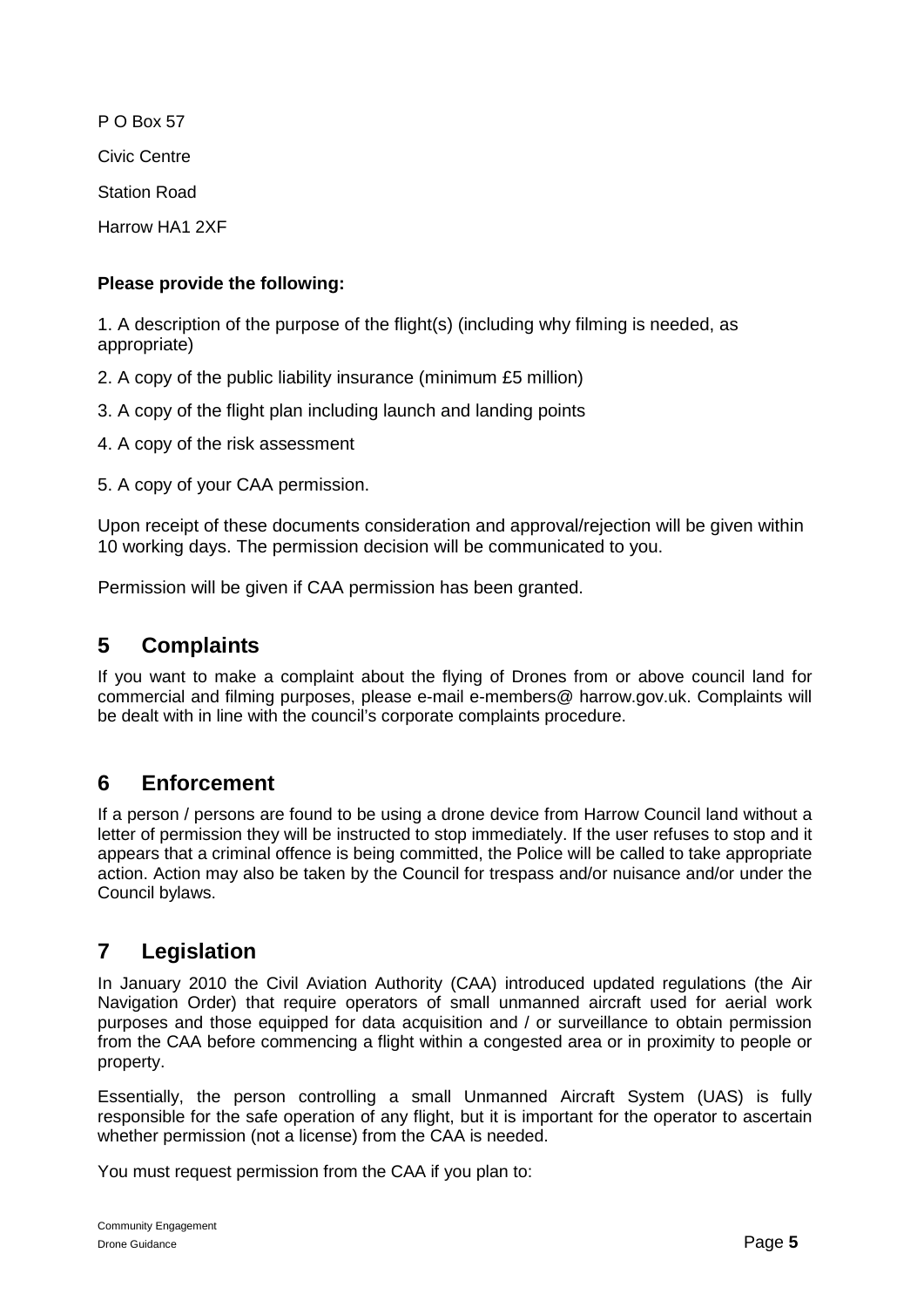• Fly the aircraft on a commercial basis (i.e. conducting "aerial work")

OR

• Fly a camera / surveillance fitted aircraft within congested areas or closer (than the distances listed within Article95) to people or properties (vehicles; vessels or structures) that are not under your control.

#### **Air Navigation Order**

The CAA advises that persons who intend to fly small drones should be particularly aware of the following:

#### **Article 241 – endangering safety of any person or property**

A person must not recklessly or negligently cause or permit an aircraft to endanger any person or property.

#### **Article 94 Small unmanned aircraft**

(1) A person must not cause or permit any article or animal (whether or not attached to a parachute) to be dropped from a small unmanned aircraft so as to endanger persons or property.

(2) The person in charge of a small unmanned aircraft may only fly the aircraft if reasonably satisfied that the flight can safely be made.

(3) The person in charge of a small unmanned aircraft must maintain direct, unaided visual contact with the aircraft sufficient to monitor its flight path in relation to other aircraft, persons, vehicles, vessels and structures for the purpose of avoiding collisions.

(4) The person in charge of a small unmanned aircraft which has a mass of more than 7kg excluding its fuel but including any articles or equipment installed in or attached to the aircraft at the commencement of its flight must not fly the aircraft:

(a) in Class A, C, D or E airspace unless the permission of the appropriate air traffic control unit has been obtained;

(b) within an aerodrome traffic zone during the notified hours of watch of the air traffic control unit (if any) at that aerodrome unless the permission of any such air traffic control unit has been obtained;

or

(c) at a height of more than 400 feet above the surface unless it is flying in airspace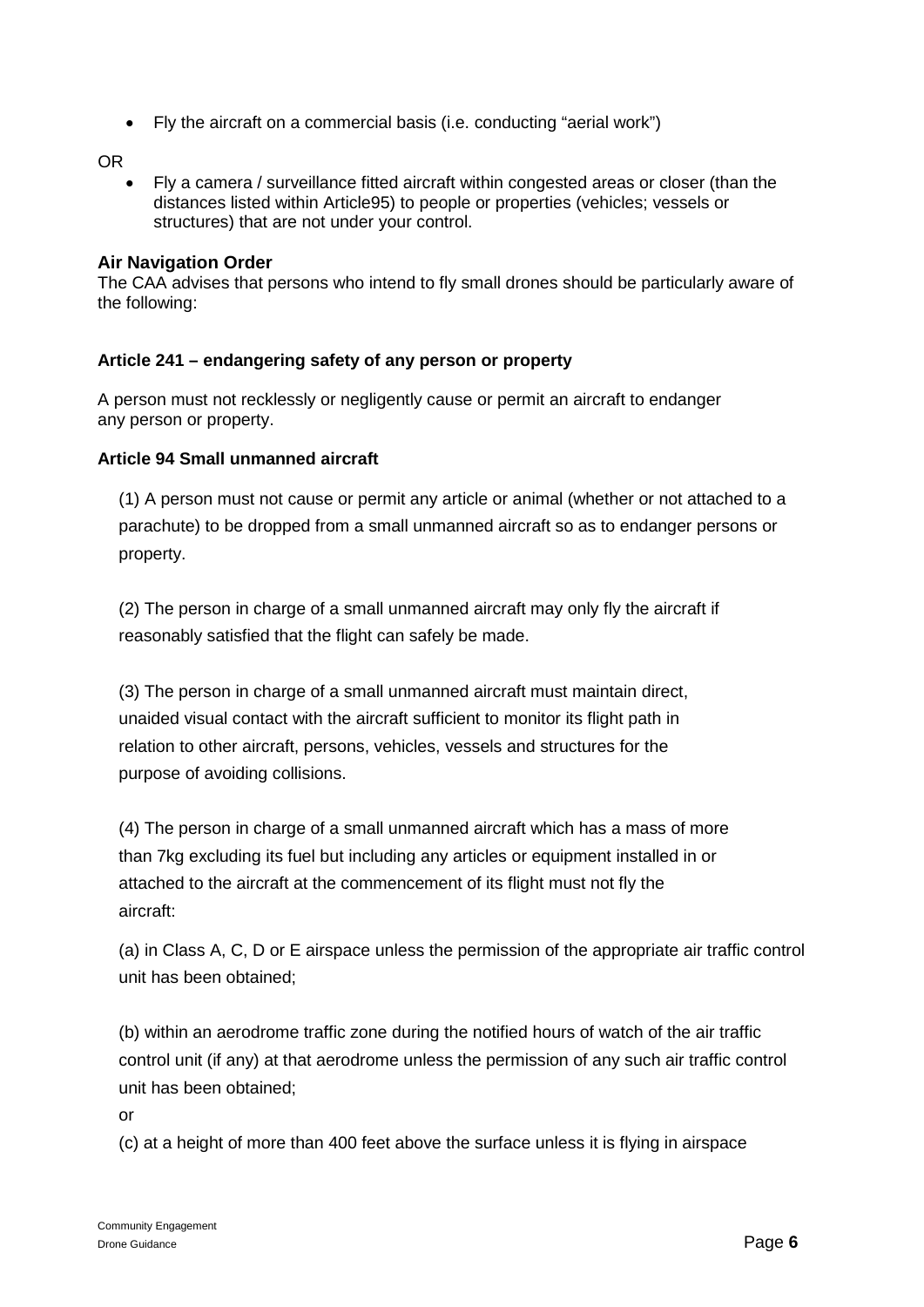described in sub-paragraph (a) or (b) and in accordance with the requirements for that airspace.

(5) The person in charge of a small unmanned aircraft must not fly the aircraft for the purposes of commercial operations except in accordance with a permission granted by the CAA.

#### **Article 95 Small unmanned surveillance aircraft**

(1) The person in charge of a small unmanned surveillance aircraft must not fly the aircraft in any of the circumstances described in paragraph (2) except in accordance with a permission issued by the CAA.

(2) The circumstances referred to in paragraph (1) are:

(a) over or within 150 metres of any congested area;

(b) over or within 150 metres of an organised open-air assembly of more than 1,000 persons;

(c) within 50 metres of any vessel, vehicle or structure which is not under the control of the person in charge of the aircraft;

or

(d) subject to paragraphs (3) and (4), within 50 metres of any person.

(3) Subject to paragraph (4), during take-off or landing, a small unmanned surveillance aircraft must not be flown within 30 metres of any person.

(4) Paragraphs (2) (d) and (3) do not apply to the person in charge of the small unmanned surveillance aircraft or a person under the control of the person in charge of the aircraft.

(5) In this article 'a small unmanned surveillance aircraft' means a small unmanned aircraft which is equipped to undertake any form of surveillance or data acquisition.

*For further information about flying drones please visit https://www.caa.co.uk/Consumers/Model-aircraft-and-drones/Flying-drones/*